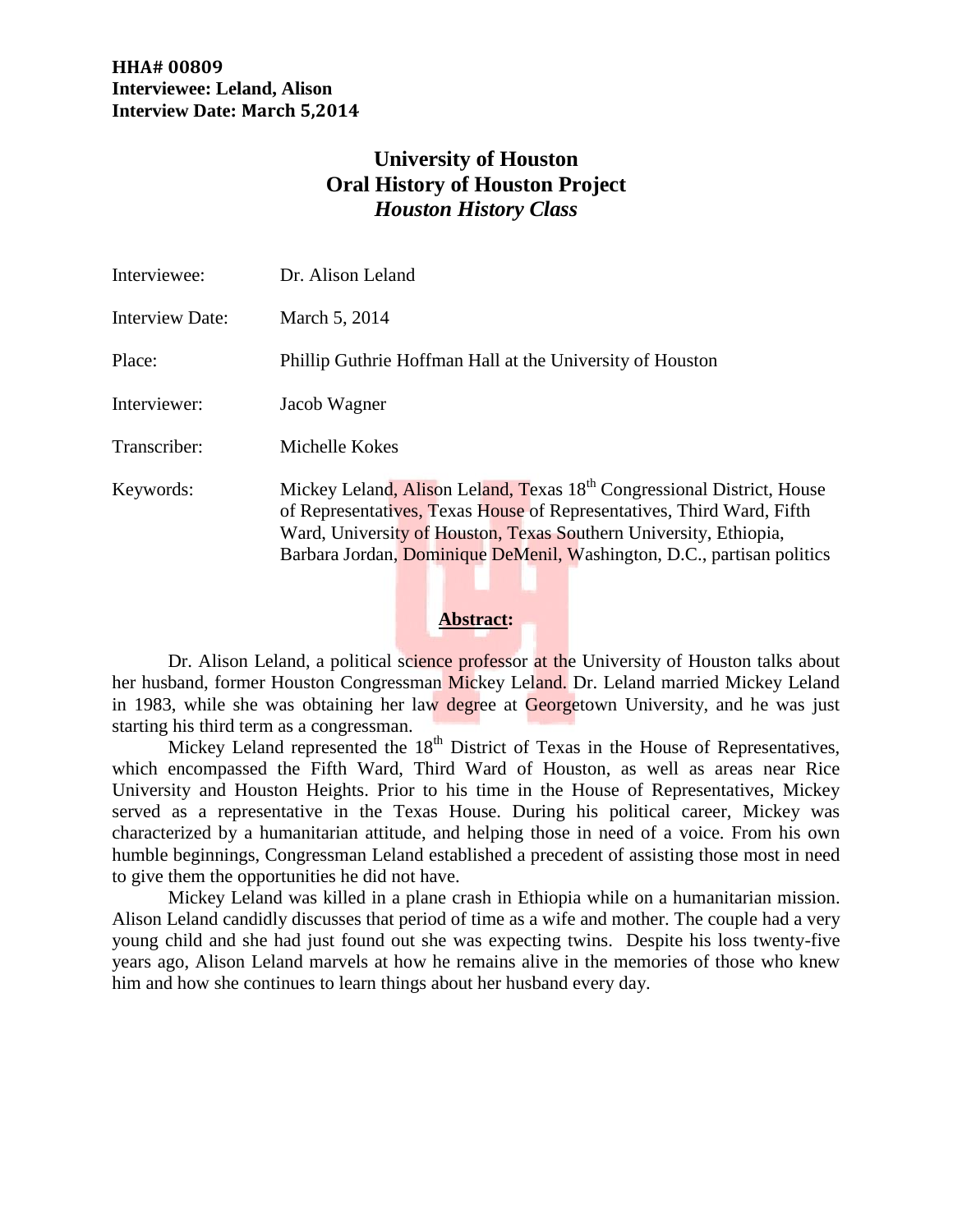# **UNIVERSITY OF HOUSTON ORAL HISTORY OF HOUSTON PROJECT**

#### **Alison Leland**

| <b>Interviewed by:</b> | <b>Jacob Wagner</b>                                              |
|------------------------|------------------------------------------------------------------|
| Date:                  | <b>March 5, 2014</b>                                             |
| <b>Transcribed by:</b> | <b>Michelle Kokes</b>                                            |
| <b>Location:</b>       | <b>Phillip Guthrie Hoffman Hall at the University of Houston</b> |

JW: Jacob Wagner at the University of Houston in Phillip Guthrie Hoffman Hall. It is March 5<sup>th</sup> at 4:05 p.m. in the afternoon and I am here with Dr. Alison Leland and we are about to do our interview about her husband Congressman Mickey Leland. How are you, Dr. Leland? AL: Great, I've been looking forward to this. JW: Me too. So, you and Mickey were married in 1983 is that right? AL: Yes. JW: When did you first meet Mickey?

AL: The first month of my first year of law school at Georgetown University in Washington.

JW: And he was a Congressman at the time?

AL: And he was a Congressman at the time and my friends encouraged me to have lunch with

him because maybe he could help me find an internship.

JW: Okay, and what was your first impression of him?

AL: Charming, funny, outgoing, just kind of a really cool, interesting guy.

JW: Right okay. So your friends prompted you so that's how you first met him. Was it you

reached out to him first or did he come to Georgetown and you saw him or how did that first meeting happen?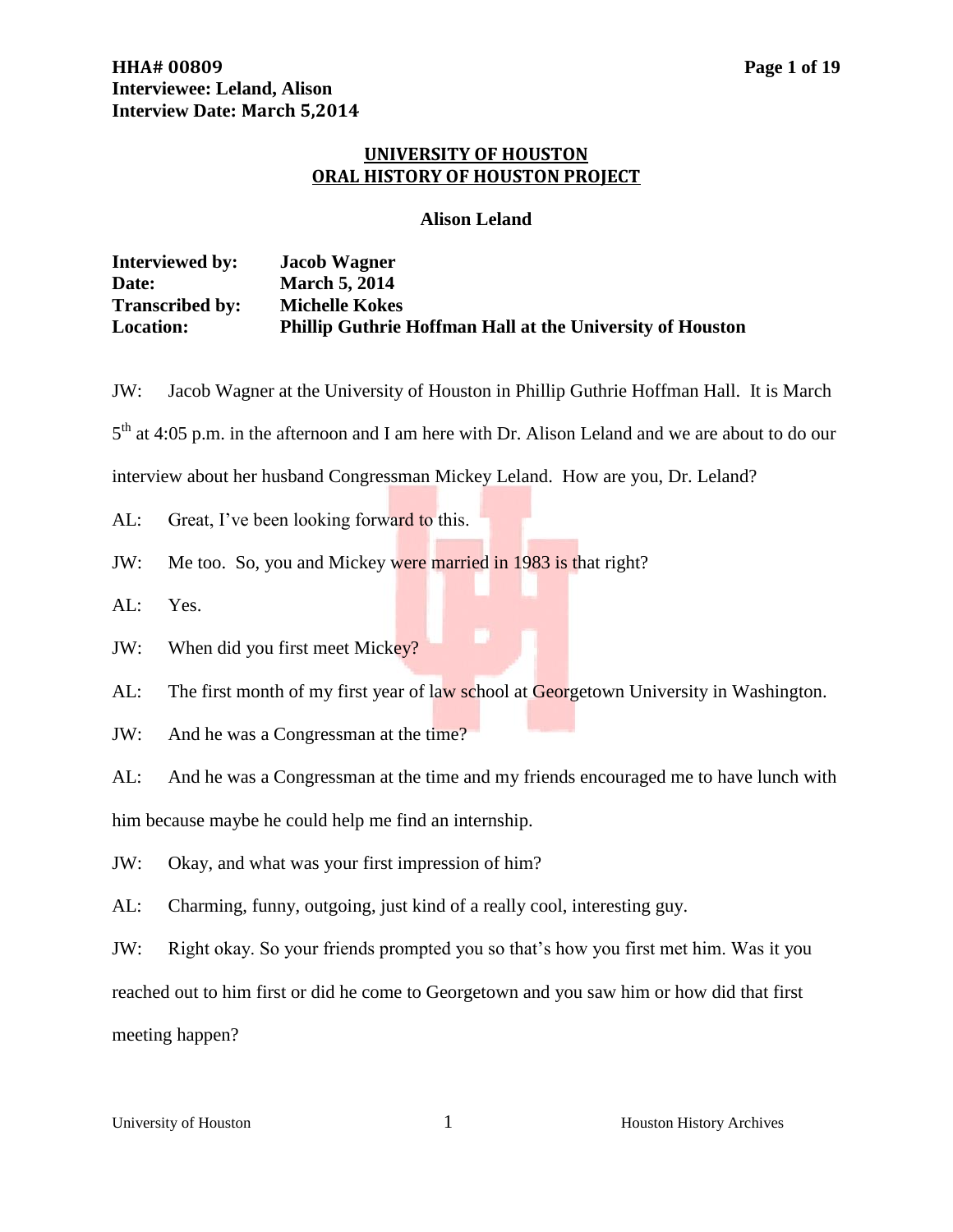# **HHA# 00809 Page 2 of 19 Interviewee: Leland, Alison Interview Date: March 5,2014**

AL: I met him at a reception on Capitol Hill and it was my first month of law school and I had worked and saved and finally I was there. I had every intention of just having my head down and being focused and not being distracted by anything. But you're right, my friends said you have to always look ahead to summer internships and clerkships and this is somebody who could potentially help you.

JW: And you went up there and the rest is…

AL: We had lunch and I'm still waiting for that with the internship.

JW: So did you know anything because you had met him in the middle of his political career pretty much.

AL: Right.

JW: Did you know much about him before then or what he had done before?

University of Houston 2 Houston History Archives AL: No I didn't know anything about him and I had considered myself to be somebody who was pretty relatively tuned in politically. I had gone to college in Atlanta, I had worked for two years in the Mayor's office in Manor Jackson's office and my undergraduate school, Spelman, had lots of well-known people and people from the Civil Rights Movement that would come and speak and lecture and teach so Atlanta was and is a really big political hub and I'd also had some internships in Washington in college. Yet when I'd met him I'm not from Texas I hadn't been here before and I didn't really know anything about him. But what was really surprising to me was the first time I did come to Houston how so many people knew him and that included little kids in the neighborhoods where you wouldn't normally expect would recognize or know who a member of Congress was. But it would range from the lady in the yogurt shop, the kids in the neighborhood, they all knew him. He was, he was kind of mesmerizing but he was also someone who really focused on each individual person that he encountered and he had lots and lots and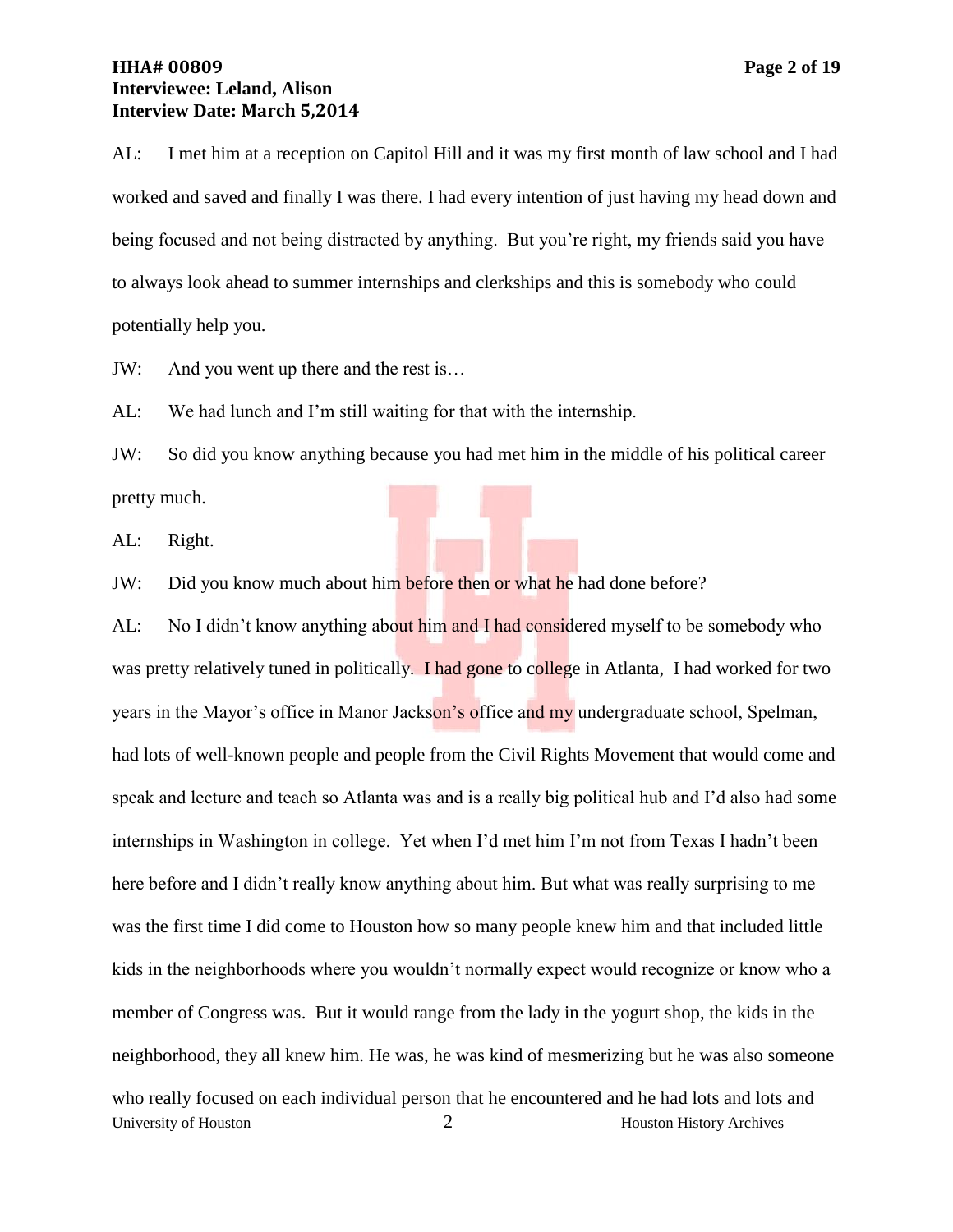# **HHA# 00809 Page 3 of 19 Interviewee: Leland, Alison Interview Date: March 5,2014**

lots of relationships and that was surprising to me, because that was different from what I had experienced.

JW: Than every other politician.

AL: With politicians, yeah, in Washington or Atlanta before.

JW: Right. So the question… you went from being the, your first semester law school at Georgetown and then you started seeing a congressman. Was that a huge change for you from your undergrad to the law school now to you are dating a congressman?

AL: I look back and think, "What was I thinking?" Really I look back and think, "What was I thinking?" Because I had put so much effort and energy into preparing for law school and I was so excited to be going to Georgetown and yes, I would have my tax law school study group on Monday, dinner at Senator somebody's house on Tuesday. My study group on Wednesday, the White House on Thursday and it was yeah kind of a crazy... I'm glad I took that step but kind of a crazy… definitely kind of a crazy step to take.

JW: When did you first meet him? You were married in '83 but you first met him in...? AL: '82.

JW: Okay. So what was Washington like in the 1980s with both your experience as a law student and as a congressman's girlfriend and wife?

University of Houston 3 3 Houston History Archives AL: Washington was really different, I was just corresponding with an old Washington friend today about that and I think one of the differences in Washington then was members of Congress would get elected and they would pack up their families often and they would move to Washington. So Democrats and Republicans lived in the same neighborhood, their kids went to the same schools, their spouses became friends, they got a ride to work together and so it became really hard to demonize people because they were your friends. There was a sense of community.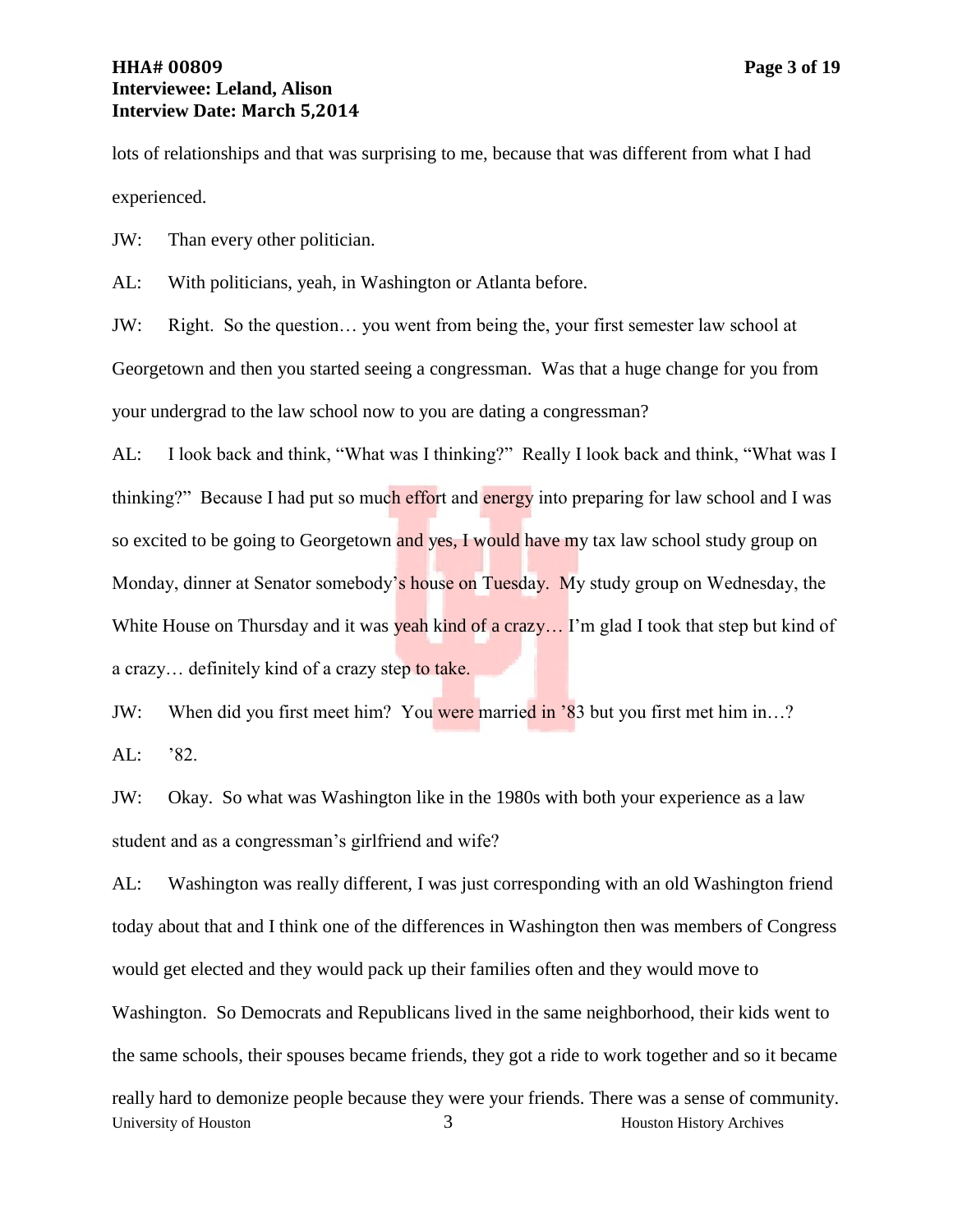# **HHA# 00809 Page 4 of 19 Interviewee: Leland, Alison Interview Date: March 5,2014**

It was almost like going away to college they would say, with all of these people from all over the country who are all the world's smartest people in their town. Mickey's personality though was such that he had wide and broad friendships from some of the most conservative members who never wanted to like him, never thought they would and found him to be really irresistible, found themselves drawn to him. There are conservative Texans who were his colleagues who really, really mourned his loss in part because they really considered him to be a friend. Today if you got elected and you packed your family and moved that would be political suicide because people would say you are a sellout - you're an insider. Today a member of Congress will go out for the first vote on Tuesday, immediately leave after and never get a sense of the city, never get a sense of the community of Congress, never really even have an opportunity to get to know others. My sense is that Congress would not be a particularly fun place to work these days. JW: Right so you had said that when you moved to Houston for the first time you started to understand, to realize and understand how many people would recognize Mickey and how many people knew Mickey. Did you from there learn about what he had done before he got elected to the United States Congress or even before the Texas Congress and what he had done in various poor neighborhoods and things like that?

University of Houston **4** Houston History Archives AL: Well, over time I still learn new things about him. I'll still have someone share with me a story or a time they spent or something they worked on or something he did and so I think I've continuously been learning things about him. But… we got married and I continued though my law school years. Once I graduated I moved to Houston. So it was a learning process, it was a learning process all the way through. Learning the culture of Washington now from the perspective of being a congressional wife but also learning Houston and learning his district and learning the people, and yet one of the gifts that he gave me was the depth and breadth of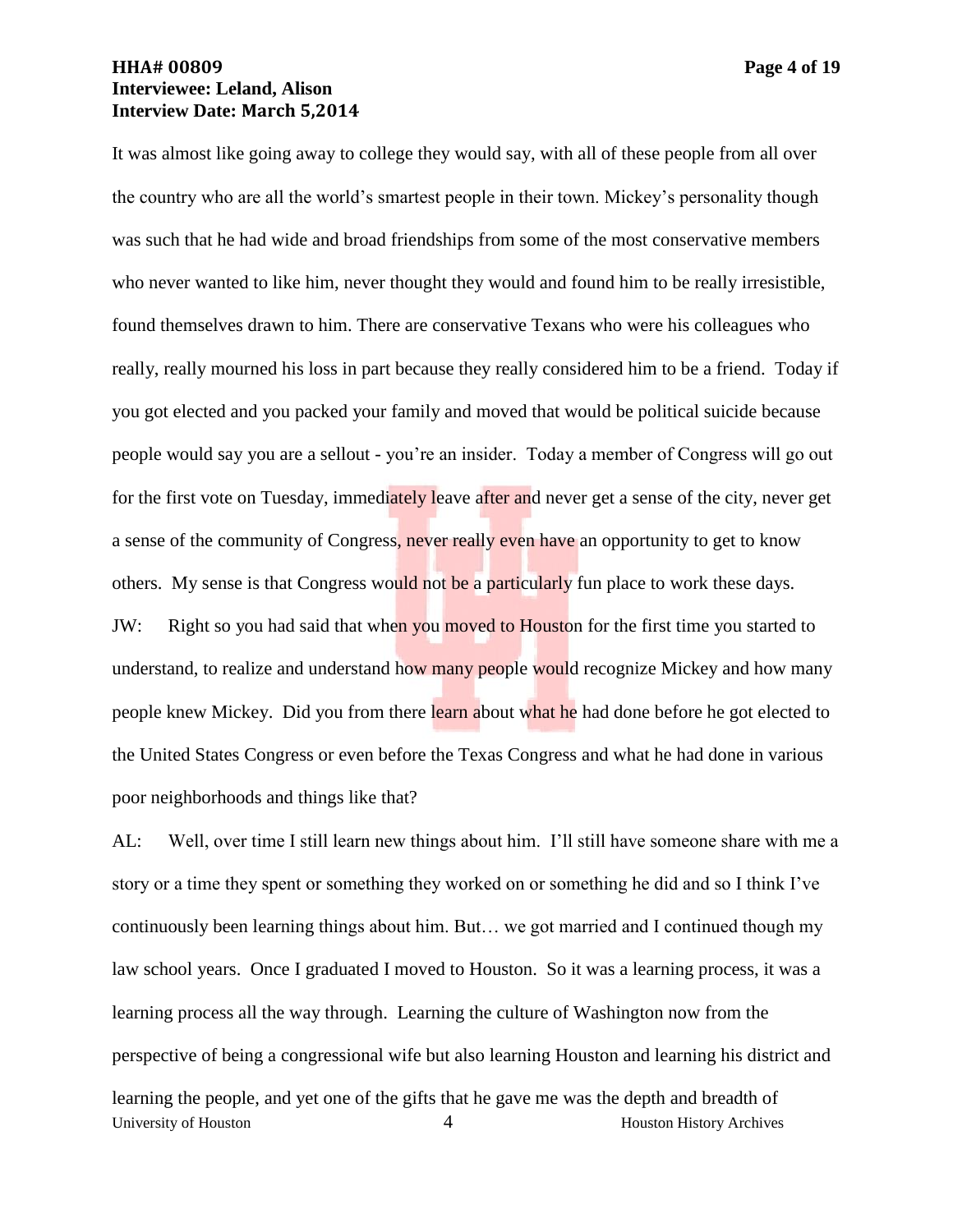# **HHA# 00809 Page 5 of 19 Interviewee: Leland, Alison Interview Date: March 5,2014**

relationships that he had that spanned ages, cultures, races and religions. Many of those people are very important to me today.

JW: On that same note I've done a few Google searches of him and I've seen pictures of him with the DeMenils of the Menil Museum

AL: Yes.

JW: …and I was wondering what kind of, how was it is kind of surreal with having a relationship with a Houston family that's well known. They have a museum after you. They have made such great contributions to the arts and the city? What does it feel like to have these relationships with these really well known Houstonians and really well known people in the State of Texas?

AL: Well they met Mickey early in his career, really saw something in him and were early supporters and investors of him as a person. He had grown up in Houston and had never lived outside of Texas until he went to Washington. So prior to that while still in the legislature through the DeMenils he got his first passport and he got the opportunity to travel and he got the opportunity to be exposed to the world beyond Houston and beyond Texas. They loved him and he really loved them. It's also an example of how he represented a district at the time that spanned the heart of Houston, Fifth Ward where he grew up, Third Ward, The Heights, some of the Rice area… but it showed how he could embrace and be very effective in poor minority neighborhoods but then also move effortlessly and seamlessly in very important and influential circles both in Houston and the places where those relationships took him. They were very special to him and he to them.

University of Houston 5 5 Houston History Archives JW: What were the campaigns like for the congressional seat…what was that experience like because I've seen a few pictures of him "Leland…Congress" behind you and him were at the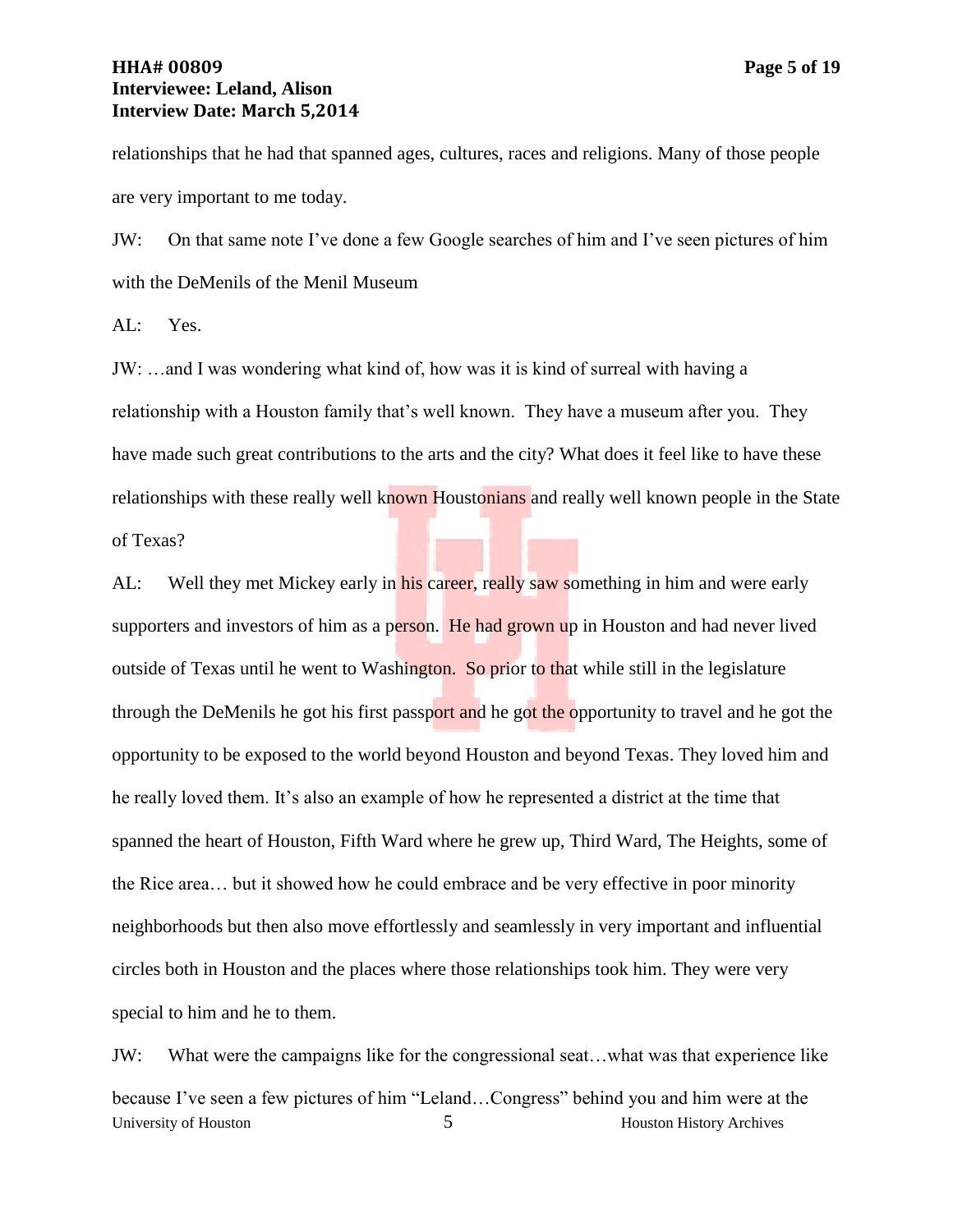# **HHA# 00809 Page 6 of 19 Interviewee: Leland, Alison Interview Date: March 5,2014**

podium talking. What was that like? What is that campaign experience like for a congressman and a congressman wife?

AL: Well when I first met him he was already in so he had already experienced the toughest race which was his initial race but later towards the end of his career he had what he considered to be his most difficult challenge and that was when a sitting school board member Elizabeth Spates ran against him. He worried, he sweated, he went back to his most traditional campaigning and he was riding busses where he would get on the bus on the first stop, once it filled up he would make a speech. He was going back to his roots and she criticized him saying, "You've abandoned your district you don't care about Houston, you're traveling the world. You care about poor people in other countries and you ought to be focused on what is going on at home." So he had to really, really work. But to answer your question I don't remember feeling worried that he was going to lose although it was interesting to see a real, full-fledged campaign because the previous campaigns had been much, much easier. Having said all that I think he ended up getting 82% of the vote against her. All his friends said, "Oh please! Come on! That's what you consider to be your biggest challenge, your toughest race?" He was very fortunate that he had a district of people who loved him, who knew him, who thought they had a really important personal relationship with him and in fact they did.

JW: In Houston specifically, what were some of the initiatives that he had taken while in Congress?

University of Houston 6 and 6 Houston History Archives AL: Members of Congress have to figure out some area that they can focus on and some way not just to make a name for themselves but also to really make a difference. When he was in the Texas legislature he was really focused on healthcare and was instrumental in getting generic drugs passed. Going back a step earlier, in his early career he envisioned that he would impact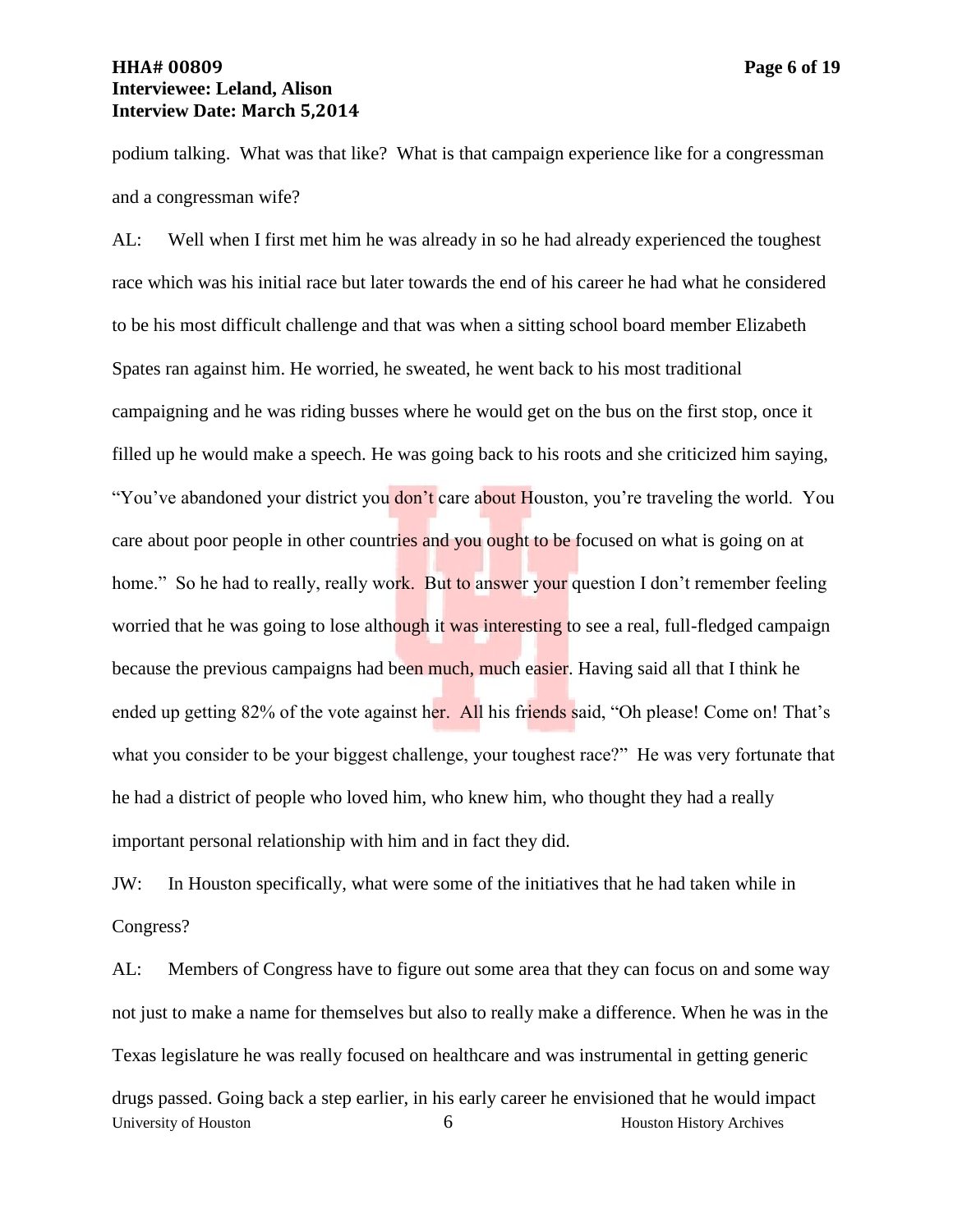# **HHA# 00809 Page 7 of 19 Interviewee: Leland, Alison Interview Date: March 5,2014**

people through healthcare and initially thought he wanted to be a doctor and be a community activist through healthcare. But through his college days, Civil Rights Movement, he got redirected into politics and pharmacy by training, he holds a pharmacy degree from Texas Southern. Healthcare was always and issue that was really important to him. When he got to Congress, though, he had two main interests. One was in the area of telecommunications and he served on the Energy and Commerce Committee and their subcommittee on telecommunications. He really focused on minority ownership and really immersed himself in everything from who owns the airwaves, the TV stations and radio stations, all the way down to popular televisions dramas at the time that didn't have any black actors. He was able to advocate and push and some of them suddenly did. Telecommunications was a big area of interest and that was when the cable industry was burgeoning, the very beginning of the cell phone industry. That was a big issue for him but he was also haunted and moved by issues related to hunger. He was really into food security and was the founding chairman of the house select committee on hunger, got support from then President Ronald Regan, divided his time between looking at issues of hunger in the United States and looking at issues of hunger internationally, thought that this was an area that no one was really paying attention to. He believed that was an area that he could really make a difference, so that really became his passion.

JW: Now what do you think the motivation for that was to get into, specifically the hunger and the helping these people who are hungry not only in the United States but across the whole world?

University of Houston 7 T and Houston History Archives AL: Part of it was growing up in the Fifth Ward with a single parent mom although his mom went to school and got a Master's degree while she was raising two boys. Part of it was his own upbringing and then part of it was the exposure that he had in his travels. I think that when he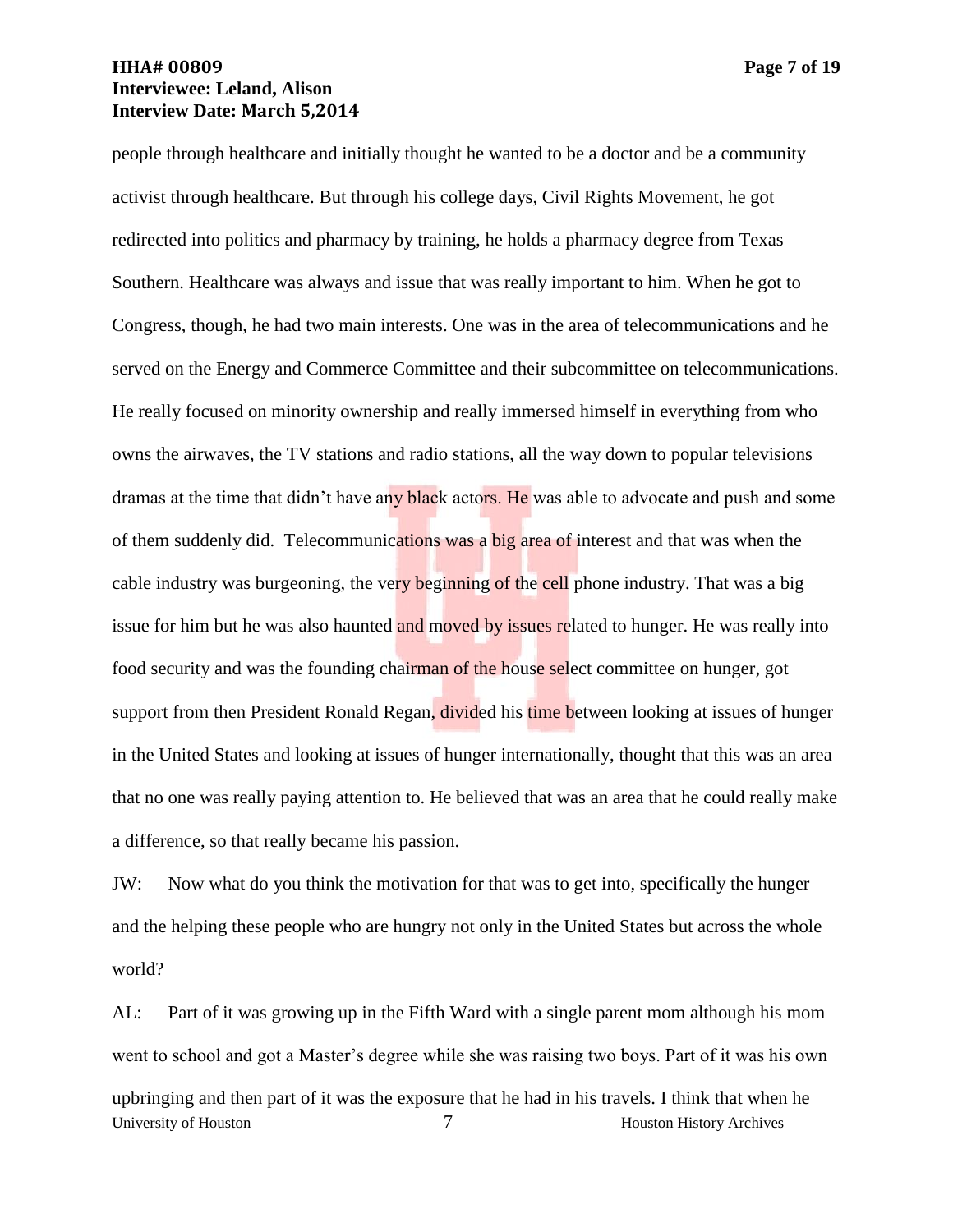# **HHA# 00809 Page 8 of 19 Interviewee: Leland, Alison Interview Date: March 5,2014**

had the opportunity to travel internationally he began to see that there was simple things that we take for granted, children who die of diarrhea, for example.

JW: Right.

University of Houston 8 and 8 Houston History Archives AL: Things that are treatable that require would only require the marshaling of some effort and some money where he could really make a big difference. Part of it was having the opportunity to see, then feeling as if maybe he could go and make a difference. He was criticized for looking at international hunger but he traveled throughout Appalachia, the Mississippi Delta and Houston and there were really striking examples of that here as well. Another area that he was passionate about was Israel, it was one of the first places that he got to travel to. When Barbara Jordan had announced that she wasn't going to run for reelection he was in Israel I believe, and had to be tracked down to come home. One of the things that he started which was a passion and survives to this day is he started an internship program for high school students in Houston to go to Israel in the summer. This year is the 34<sup>th</sup> year that high school students - and we raise the money, the foundation raises the money and pays for the trip. So high school students who go to high school or live within his congressional district so the heart of Houston many of them are kids who have never been on an airplane, let alone to another country. This group of ten or a dozen students every summer they go to Israel and they live, work, study and travel. He thought, again, he thought it was a way to expose kids who were like him from Houston. It was a way to bridge understanding between major religious groups. One of the criteria to go is you can't be Jewish. These are kids who would not otherwise have an opportunity to go. He traveled to Israel, he loved Israel, and he had really strong support in the Jewish community in Houston. As recently as Saturday at a Bat mitzvah I saw a very conservative Jew, he came up to me and told me how much he loved Mickey. He said, "I don't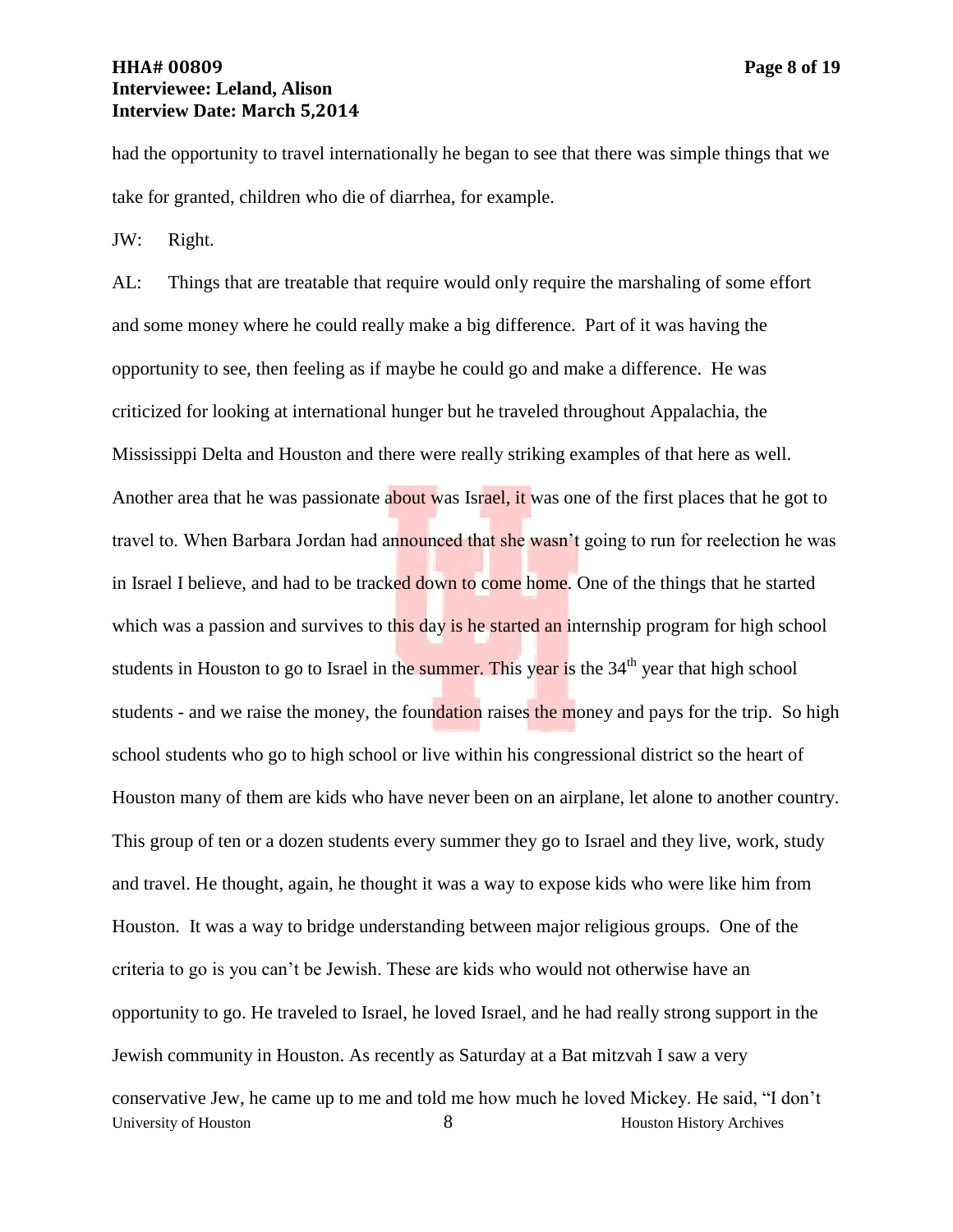# **HHA# 00809 Page 9 of 19 Interviewee: Leland, Alison Interview Date: March 5,2014**

love Obama but I loved Mickey," and "He was somebody who knew how to bridge groups." So that relationship was really important and another example of how unconventional he was. There were some people who said, "Israel? Why don't you start a program that takes students to Africa?" and he would say, "That would be a great trip but that's not this trip. I want to do something a little bit different but also something that is personally important to me." Those ties and relationships go on. He also started an internship program - same year - here at the University of Houston where our students go up to Capitol Hill. There's a group of all young women who are there as we speak and he also there to fought that Houston students, perhaps students who hadn't gone away to college should have the opportunity to go away, should have the opportunity to work on Capitol Hill, to be part of the culture of students who may be more well off to have the opportunity and the contacts to do that. So for me seeing these high school students go to Israel and seeing the U of H students go to Washington in programs still bearing his name, all these years later is so personally gratifying. It really makes me proud because with each of those students they have to stop and think, "Okay, who was this guy? Why does this program bear his name?" In that regard he was really passionate about children and he was really passionate about young people. To see them carrying around his legacy is really, really important to me.

JW: Why do you think he was passionate about young people and children? Do you think he just saw the future in them or he saw… What do you think the reason behind that was?

University of Houston 19 (1992) 9 Houston History Archives AL: I think he was a young man who was bursting at the seams to try things, do things, travel and so forth and so on. To be honest, he had a football scholarship to go to USC and his mother wouldn't let him go. She didn't feel comfortable having him leave. I know that he always thought how would my life have been different? He managed to create opportunities for himself.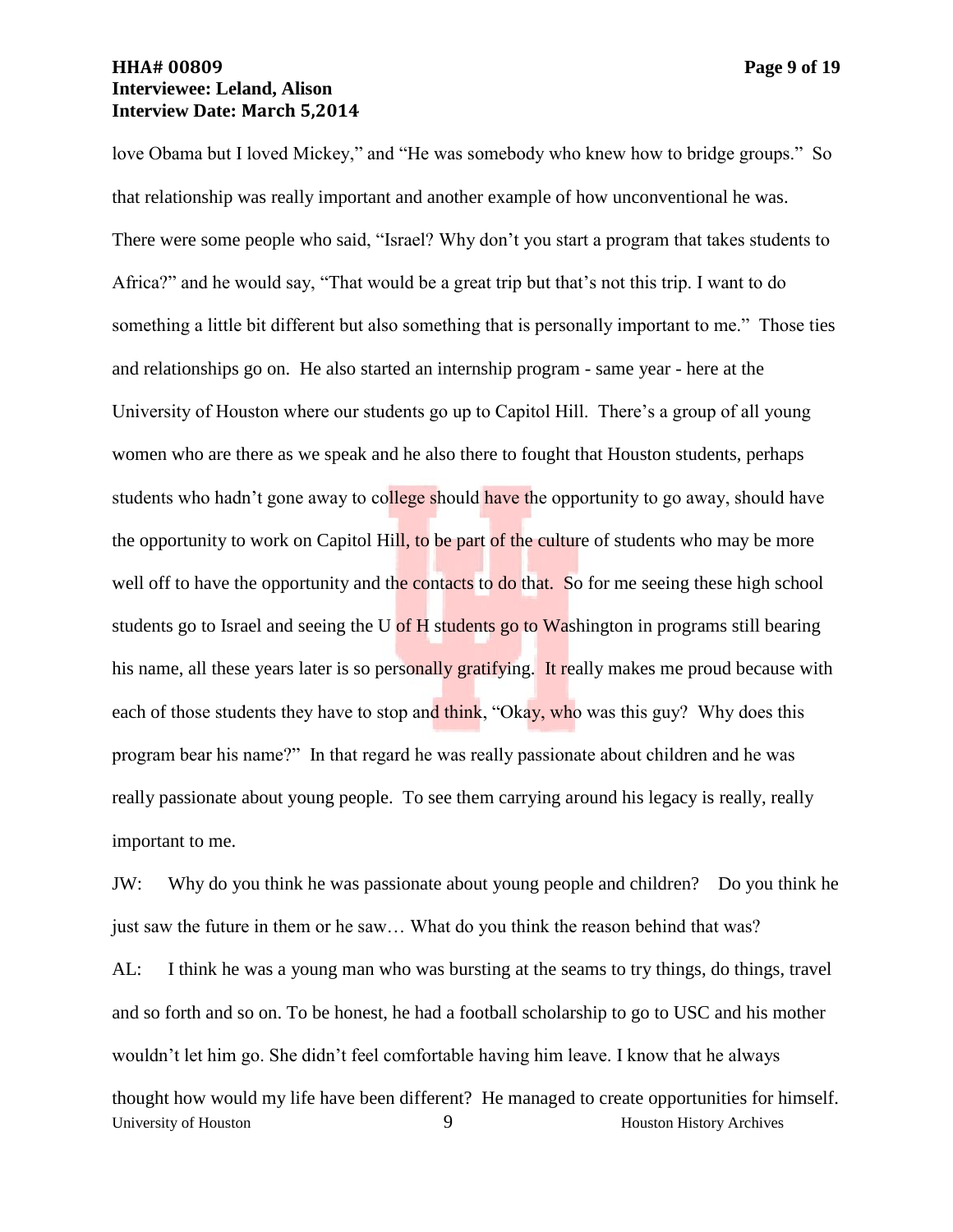# **HHA# 00809 Page 10 of 19 Interviewee: Leland, Alison Interview Date: March 5,2014**

But I think he thought he started behind the starting line and if he could have gone to college I probably wouldn't have met him. I think he thought, "I was smart enough, I was good enough. If I had had the opportunity many things could have been different." I would often respond, the implication that it would have been better and I would often respond that it might have been different and a different path, but not necessarily a better path than the path he was on. I think he looked at young people and thought, "Okay I was a boy growing up in a single parent home in 5<sup>th</sup> ward, what if someone had taken an interested in me? What if I could have gone on an airplane out of my neighborhood when I had never been outside of my city before?" I think he thought "I could really make a big difference," so as passionate he was about big global issues he really wanted to make a difference here in Houston. He saw that "If I time these Israel trips so that it's between  $11<sup>th</sup>$  and  $12<sup>th</sup>$  grade they will come back and they will imagine they could go to any college because they have been on an airplane now, they've been to Israel and now leaving home is not going to be so daunting." That has been absolutely the case. I meet former interns all the time who say that program gave me the courage to do something I never would have done before. I think he would see the trajectory of young lives going in different directions and he would just feel enormous pride.

JW: That's incredible.

AL: You would have liked him.

JW: I already like him and I've just read articles about him.

AL: You've done great research.

JW: Thank you.

AL: You've really done your homework.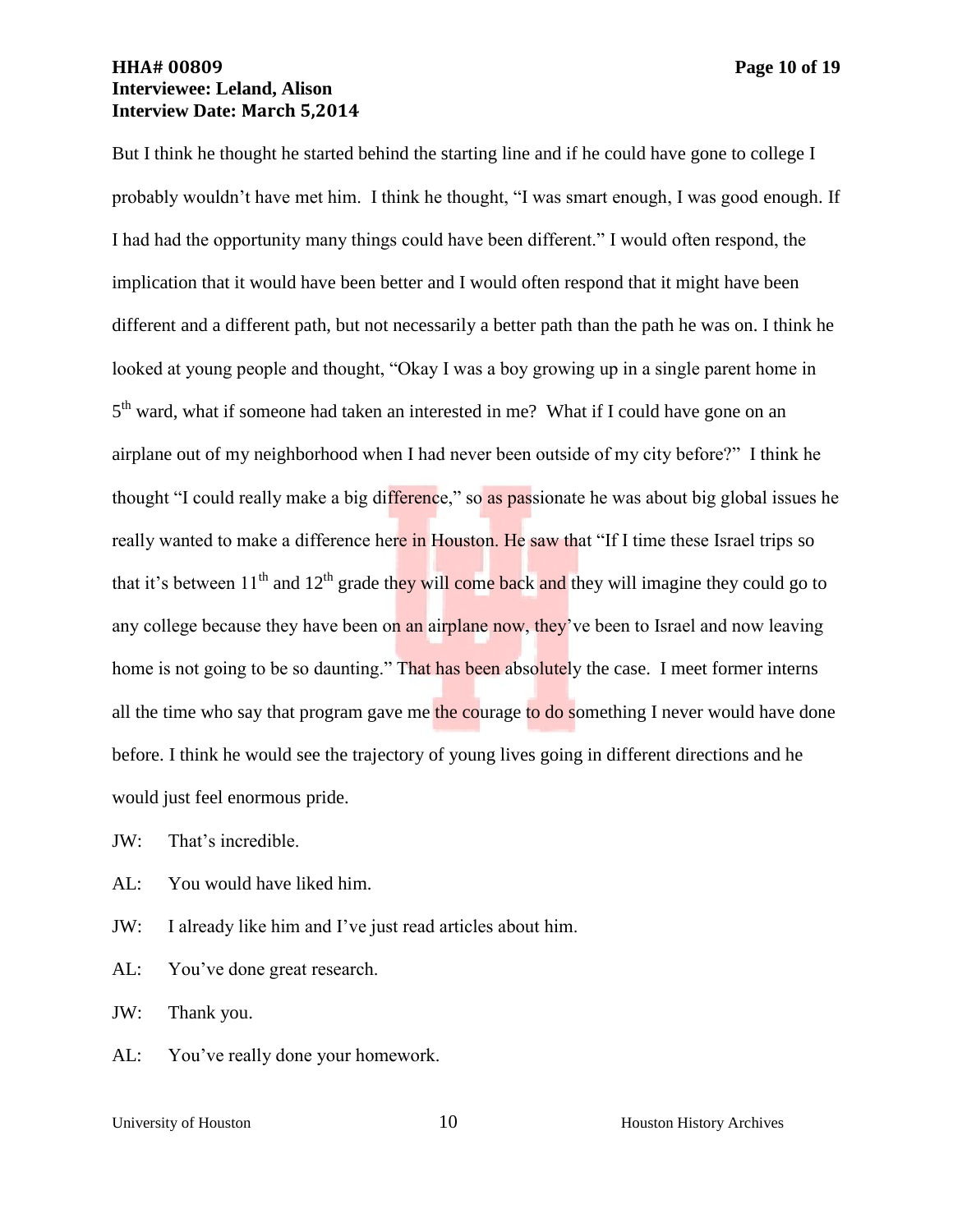# **HHA# 00809 Page 11 of 19 Interviewee: Leland, Alison Interview Date: March 5,2014**

JW: What issues do you think today Mickey would try to tackle? Of course it would continue with the young people, the children and of course the healthcare, the poor and the hungry. But in today, in the context of today's world what do you think he would you know want to change or want to be a champion of movement?

AL: I really think about how much the world has changed and I think about it in terms of my family, in terms of technology, you know when I pick up my iPhone how he would have had the coolest first one off the assembly line. I often think if he were to come back I'd have to explain, "Okay this is what this is, and this is what this does." When it comes to politics if he were to return to Capitol Hill there would be some familiar faces and there certainly are people that were his friends. Bill Clinton was one of his friends before he was President. Al Gore I think I went on my first or second date to his house with Mickey. He would see so much change. We spoke of the difference in relationships that people have in Washington. I think that he would have been someone who would have wanted to bridge those gaps but also in big global issues. He was really focused on environmental issues, that was one of his passions. I think there are still issues percolating in telecommunications. I think there are issues going on related to the voting rights act or voting rights and that being under threat that he would be involved in and passionate about as well. It's hard for me to imagine when we have a black president who is somebody who he would have not even have known. Barack Obama would have been a student. So it wasn't someone who was one of his colleagues, it was not someone who came through the Civil Rights Movement. It was a young man who came along and I often wonder what their relationship might have been like. In fact I've met the president just once and when I said my name he said, "Leland," he said, "He was inspirational."

JW: Wow.

University of Houston 11 Houston History Archives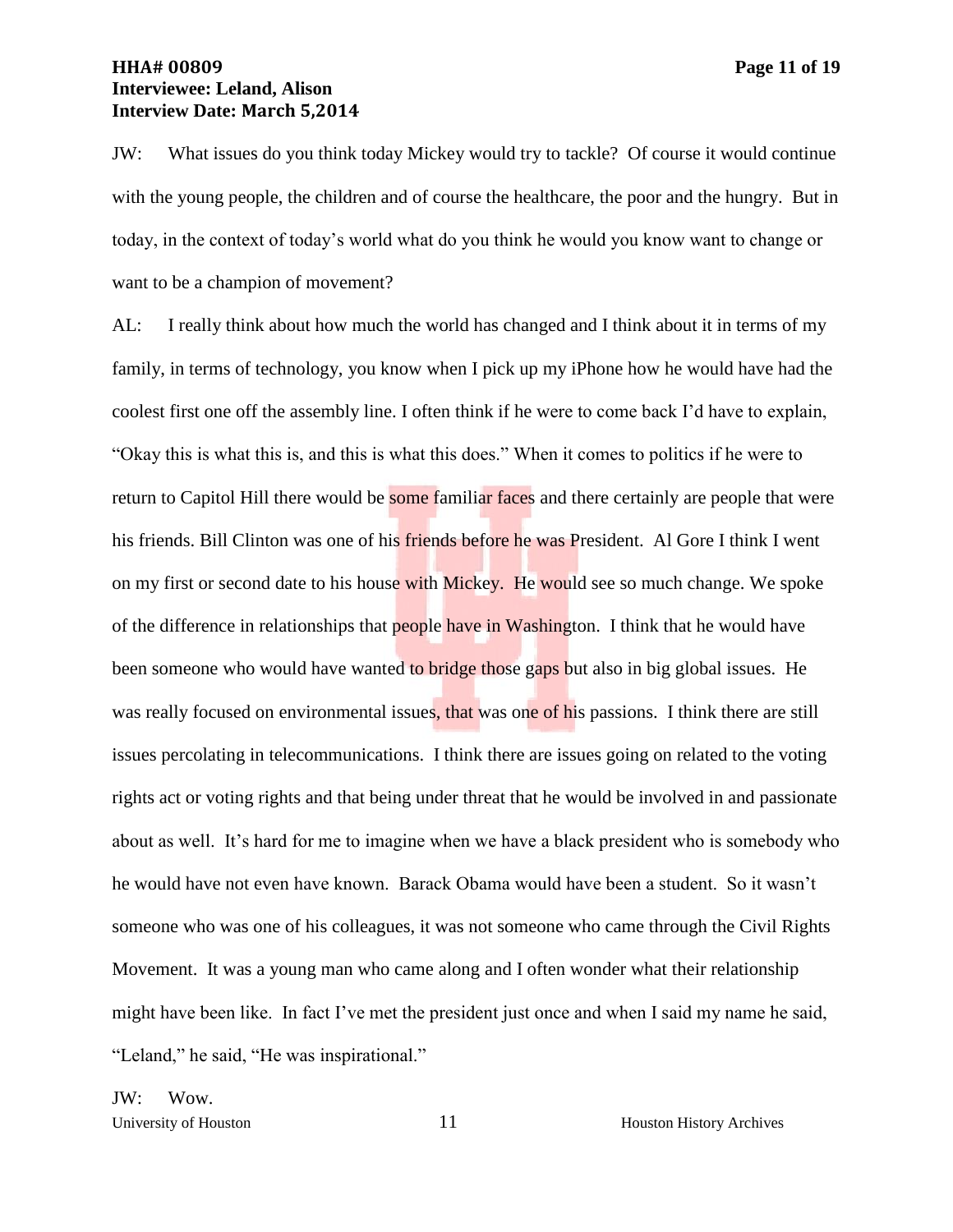AL: Yeah and that meant a lot to me.

JW: That's incredible.

AL: Yeah.

JW: Wow. So to me a general word that I found that describes Mickey incredibly is humanitarian. I felt like he made, he focused a lot on people and made sure that people were okay. We talked a little about this but this but it just seems, this humanitarian, I'm just wondering where did this surge of humanitarianism come from? To me it seems something like that is so rare even in today's world, where you touched a little bit on his background but do you want to expand a little bit more on that on where that humanitarianism came from?

University of Houston 12 Houston History Archives AL: That's a good question, Jacob. My sense of Mickey is that he always felt as if he was in a hurry. That he always felt as if he didn't have endless time to do everything he wanted to do. So he was a person with a long list and many things he wanted to do and doing many of them all at the same time. We were a good yin and **yang in that regard.** Part of it I thing was that he was just a young man and a later a man in a hurry but in terms of being a humanitarian, again my sense is that he had this clear vision that he could make a difference and significant legislative achievements were clearly important to someone who is in a legislative body. I think he also thought, "How do I impact people" and "How do I impact people that maybe other people aren't paying attention to? How do I focus attention, resources, effort, and money on people who aren't going to get that?" I think again it goes back to perhaps thinking about himself and what would have happened "If I had gotten that?" And that's not to say that he didn't have coaches, teachers and people who encouraged him, but there was initially a limit and a bar that he had to exceed. So I think his sense was that his sense was, "I'm going to do as much as I can as fast as I can as much as I can," that seemed to be a driving force for him.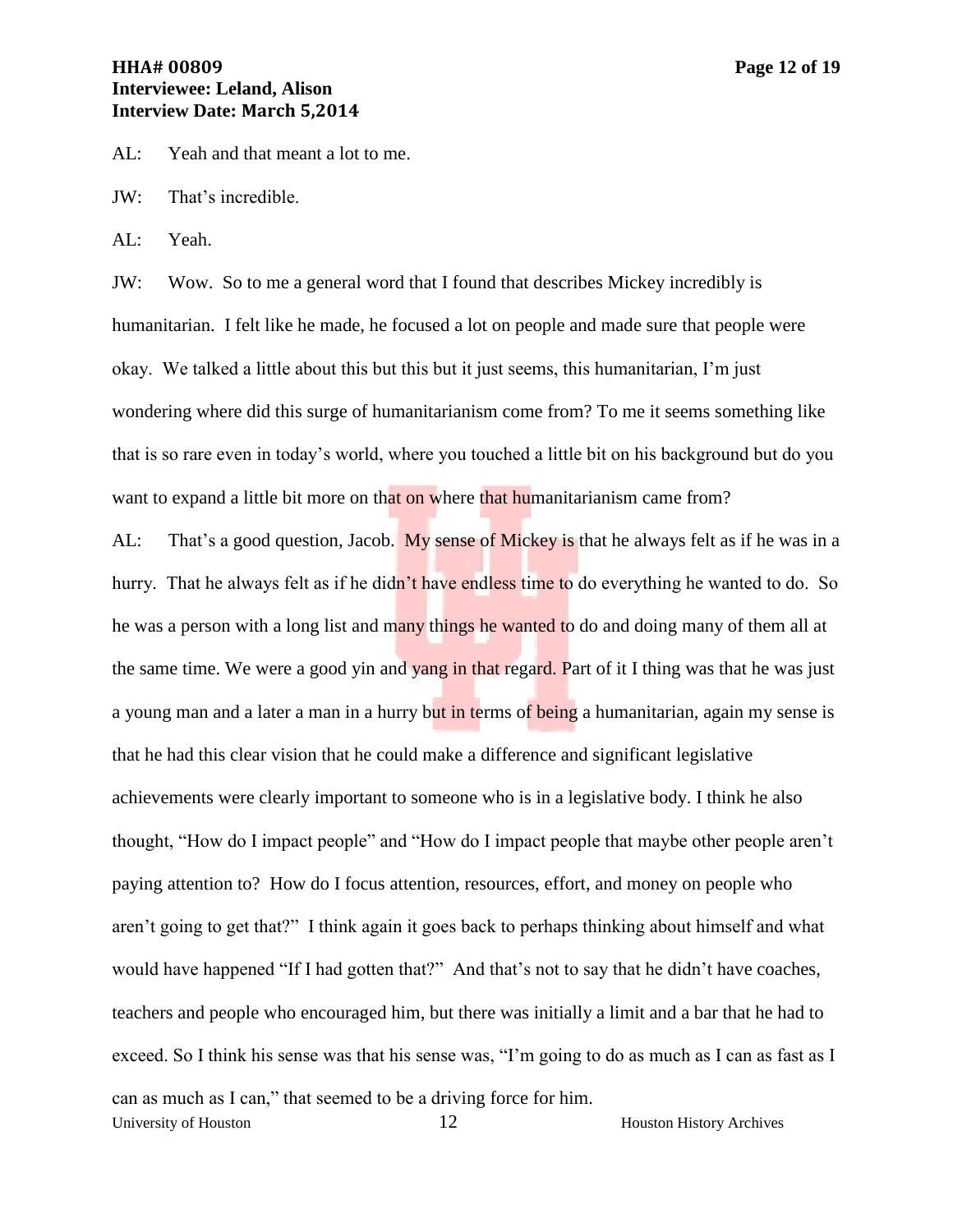# **HHA# 00809 Page 13 of 19 Interviewee: Leland, Alison Interview Date: March 5,2014**

JW: If Mickey could impart one message today, to today's world to today's generation to my generation what do you think the message he would want me and the people of my age to carry with us as we go out into the world?

AL: I think he'd want you to be mindful of your own opportunity for success. I think he'd want you to feel… to quote him that "you are a citizen of the world." That you have some moral obligation, some moral imperative to do more than just yourself. To be an impactful member of your own community, your own neighborhood. It doesn't have to be a huge noteworthy thing but to be mindful, to be aware and to see opportunities where you can make even the small difference in someone's life.

JW: I think that's all I pretty much wanted to ask you about in the interview. I thank you very much for being so candid and so helpful for all of this. Is there any last statement you want to say? Any personal story of yours and Mickeys anything like that?

AL: Can you pause for one second?

University of Houston 13 Houston History Archives JW: I said to you earlier Jacob that I always had a sense that Mickey was in a hurry that he was trying to get things done as fast as he could. I don't think I fully shared that sense. I think I had the perspective of someone young, that there was endless time. So I am reminded of him, I am reminded of him every day. We have three sons now in their twenties. People, strangers and friends alike often ask me about him. I'm really gratified that he is someone who is still missed and remembered and I certainly think that he deserves that. It's hard for me, it's sometimes hard for me to understand that he is a person of history, of our local history, of our national history. In Ethiopia there is a university named after him and an orphanage, and again people there know him. I was saying to you that he was really passionate about issues of hunger and that's what led him to go to Ethiopia and he wanted to go and to look at the Sudan and Somalia. He had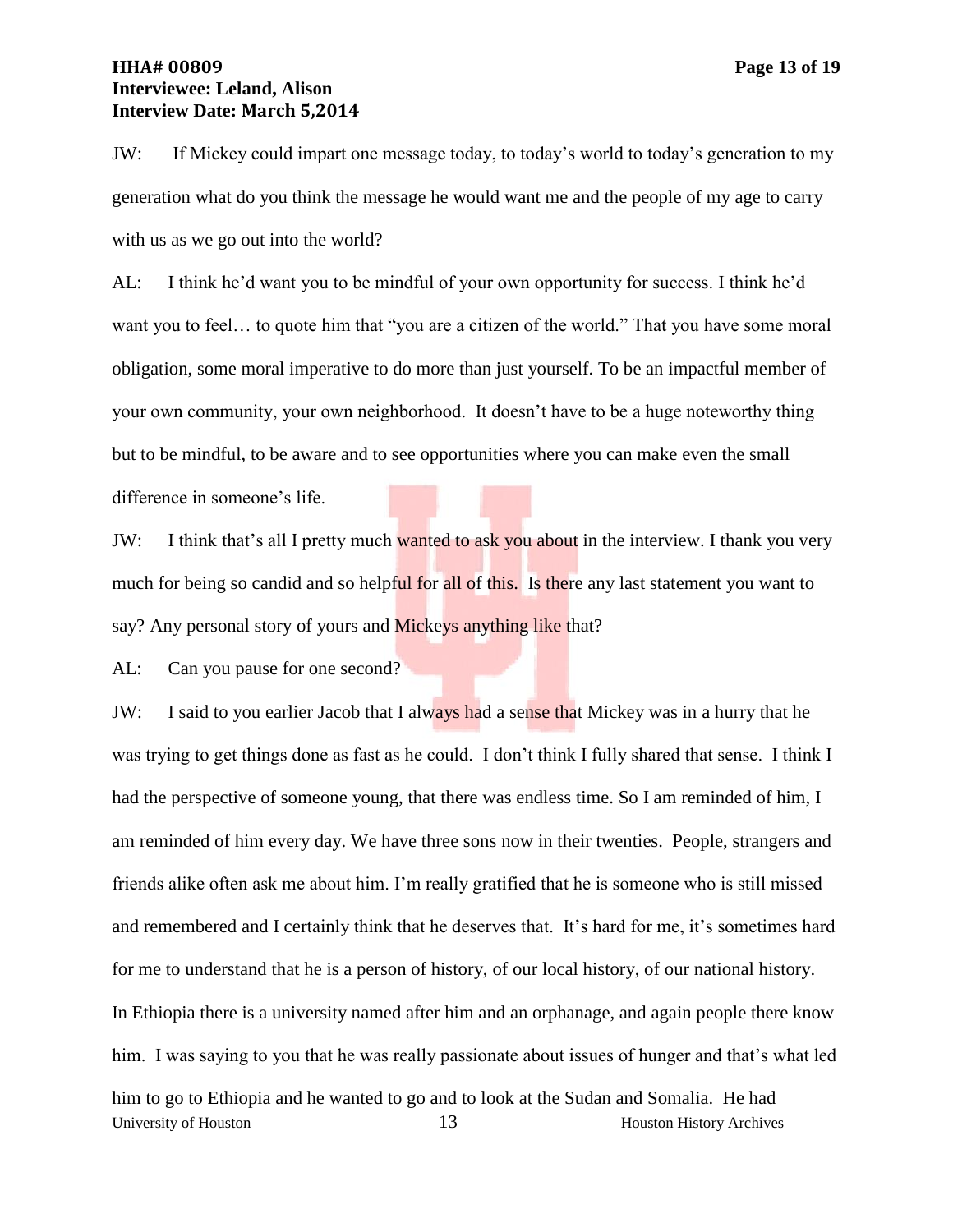# **HHA# 00809 Page 14 of 19 Interviewee: Leland, Alison Interview Date: March 5,2014**

traveled there earlier and he would return home haunted. He couldn't go to a grocery store, he couldn't see the abundance here and not really remember and be haunted by the children that he had seen. I talked about the difference that he thought he could make... looking at the children who happened to be born there versus being born here and that difference that made in their outcome and their life expectancy was something that made him compelled to try, to do more, compelled to make a difference. Mickey was funny, charming, unorganized, passionate, impulsive, lots and lots of friends…many of his friends have carried on his work. Many of his friends are, he had staffers who are now elected officials like Senator Rodney Ellis. He had great pride in those who worked with him and for him who have now gone on to, gone on to other things. There are many, many reminders and many who are still... many who are still carrying on his work and for me that has been really important.

JW: You had said earlier and I had just thought of this now... he did do a lot of work worldwide. Israel and in Africa and in countries that are desolate and poor. In one of his campaigns one of his, the woman running against him had said he lost contact with the people that he was representing in the United States and here specifically in Houston. How do you think, how did he respond to that? How did he try to, how did he feel about being attacked, necessarily, for going worldwide and trying to help people?

University of Houston 14 Houston History Archives AL: I think he was shocked, then he was hurt and then he was angry because he couldn't believe that someone would question his motives or that someone would believe that he was out of touch with Houston. That he had lost touch with his district because he was passionately a Houstonian and passionately, passionately a Texan. His counter argument would be during a congressional recess "Instead of going on a vacation with my family, I'm going to Africa and I'm going to the most difficult part of Africa. So I'm taking my time going to a really hard place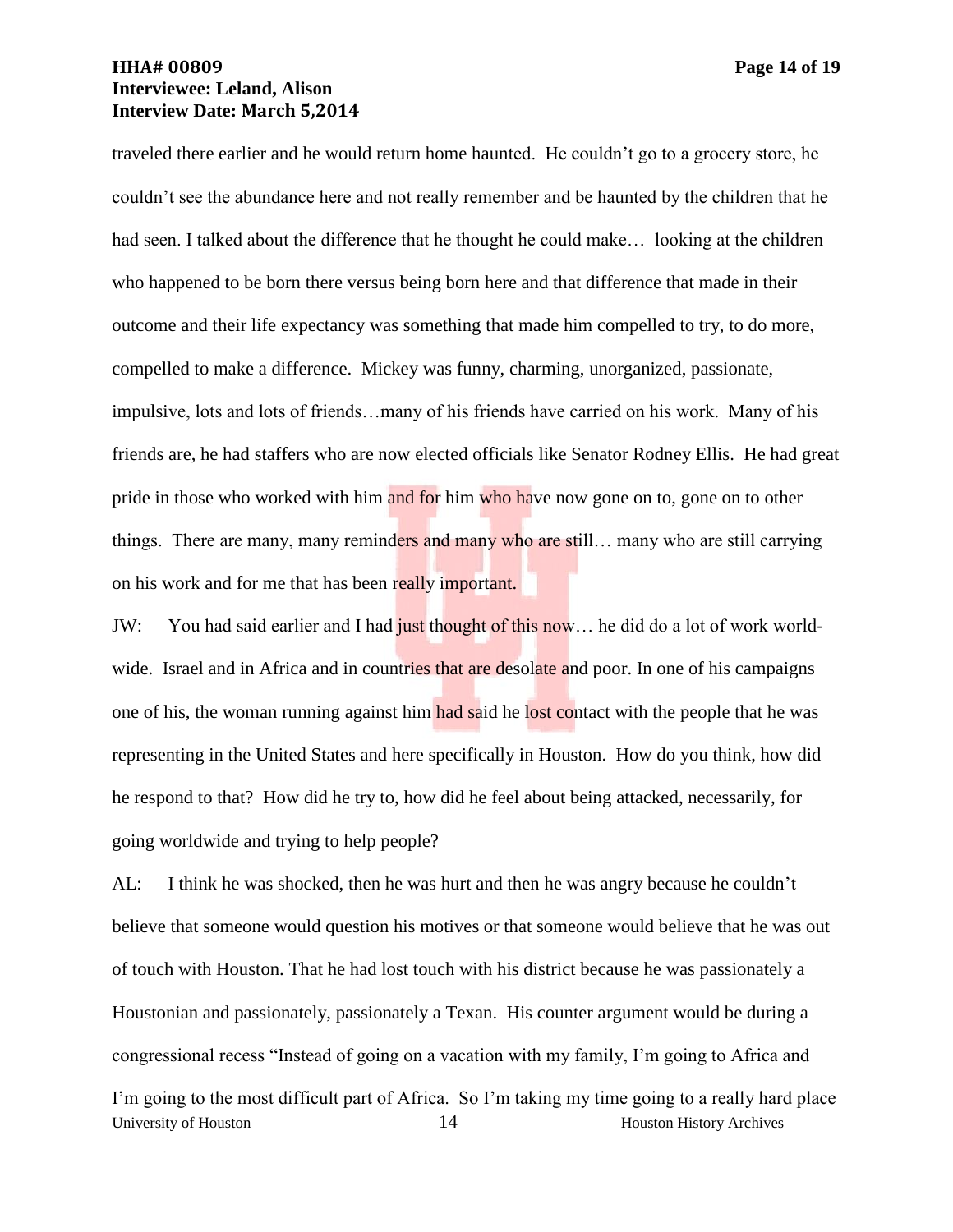# **HHA# 00809 Page 15 of 19 Interviewee: Leland, Alison Interview Date: March 5,2014**

on a really hard trip." The year that he was killed was not the first time that year that he had been to Ethiopia. So I think he thought that he put so much energy and passion into representing Houston well but that he had this urgent calling and that he was compelled to follow that as well and then he felt he would have been derelict if would have let it go. Once he saw what was happening then and understood the abundance of our country he felt compelled to make a difference. So he did, tried to shepherd the resources of congress, tried to focus the attention on food security on other parts of the world, looked back in his own roots in terms of healthcare and wanted to figure out how to make it more widely available. There are so many people doing that kind of work today from the Gates Foundation to other congressional committees that he was passionate about in the eighties.

JW: I think it's incredible that you see him reaching out to these countries and it's not a sense of typical American exceptionalism where "You are poor and desolate so we are going to come in and help you, make sure you are doing okay." It's more of a sense of "We have enough of food on our plate, let's help you."

AL: We are compelled to.

JW: "We're compelled to help you because we see your bucket and it's not all the way full but ours is." I think it's an incredible aspect of Mickey that I feel is sometimes void of in the world and sometimes in Congress. I was incredibly moved in reading articles and researching about Mickey and he just seems to me to be an incredibly likable guy and I wish he was still here so I could meet him, talk to him about his legacy and what he has done.

University of Houston 15 Houston 15 Houston History Archives AL: But then he in turn would want to talk to you about what you were interested in. The next thing I would know you would be coming over for dinner and then he would ask you "So where do you want to go? What do you want to do?" He'd say "Hold on a second let me call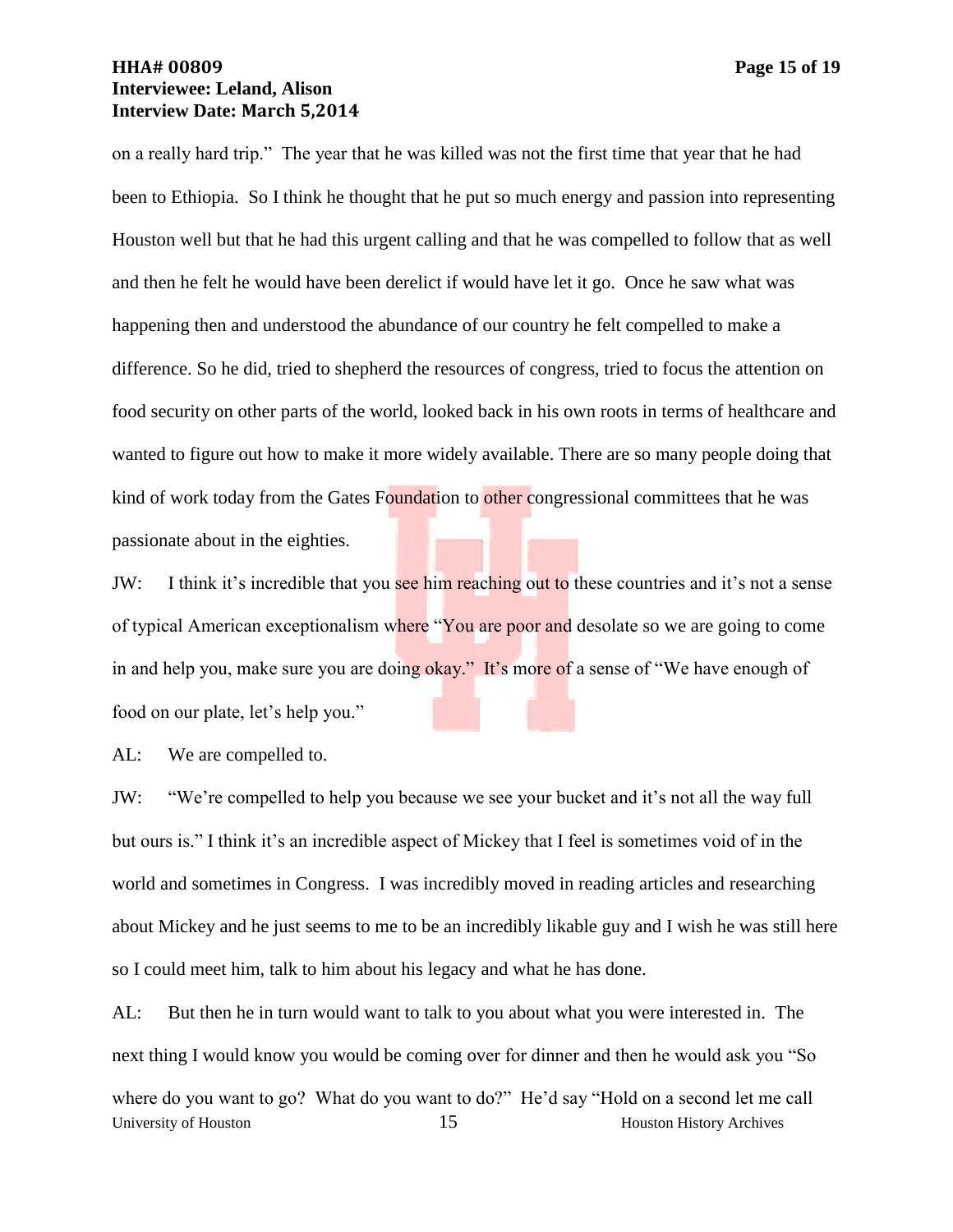# **HHA# 00809 Page 16 of 19 Interviewee: Leland, Alison Interview Date: March 5,2014**

someone." Literally! The next thing you know, Jacob you'd be in that part of the family and a relationship would ensue.

JW: That's incredible! You had said 1989 he passed away in Ethiopia and that wasn't his first trip there… why was he going to Ethiopia? I had read he was looking to go to the poorest, most desperate nation and help them. What was the second choice?

AL: Each time he went he would try to bring people with him where he could shine a light on what was happening. He was always trying to cajole his friends in Washington to go with him. On that trip Al Gore was supposed to go with him but his son was hit by a car at a baseball game and was in the hospital, so he couldn't go and similarly he had invited Nancy Pelosi but she missed the connection in Italy and didn't catch up with him.

JW: Wow.

AL: Similarly wanted to take my then three year old and I said, "You've got to be kidding." Senator Rodney Ellis who was a close friend and Mickey insisted that he had to take his chief of staff and not Rodney who had also been lobbying hard to go on that trip.

JW: You were at the time were pregnant with twins, right? With your twin sons.

AL: I found out I was pregnant on a Thursday and he was killed the following Monday.

JW: Wow. What was that moment like?

AL: I had widowed at 30 and the clear signs that everything in my life had changed. That I had a life and then it was gone. Now I had this really crazy bizarre new life and it's a hard life lesson because I think we have a tendency to think we can map it out and we know what's going to happen and we know where things are going to go. Also he was such an incredibly good father to our oldest son that I could only imagine how he would have felt having identical twin sons

University of Houston 16 Houston 16 Houston History Archives who look like him.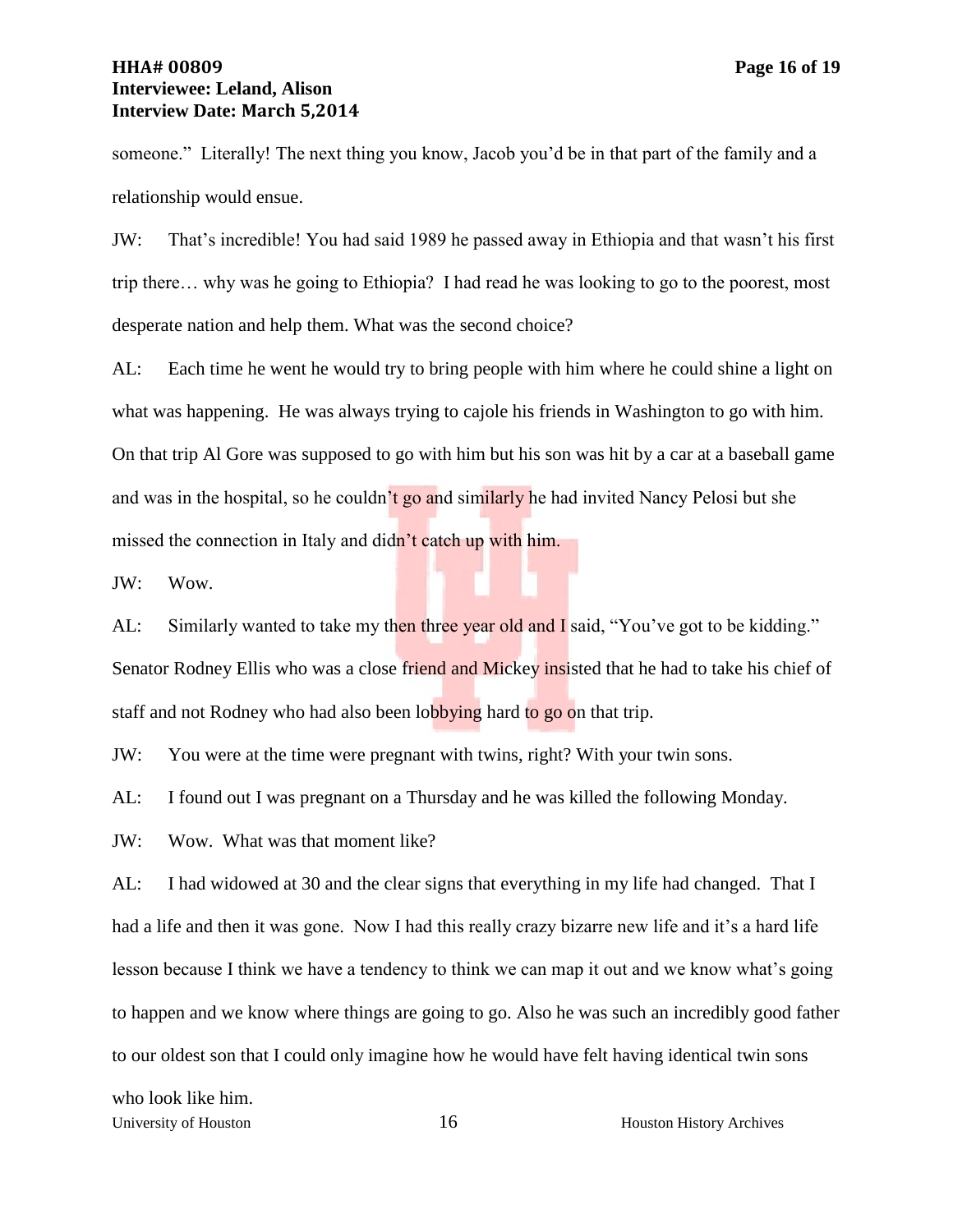# **HHA# 00809 Page 17 of 19 Interviewee: Leland, Alison Interview Date: March 5,2014**

JW: What was… what was your first reaction when you found out? I imagine they had called you or how did you first find out that he had passed away?

AL: Well before that I found out that his flight was late, his office called and said his flight was late to where he was traveling to in Africa. I said, "Okay... and so... what does that mean?" He was traveling on a private plane that they had chartered so the fact that he was late in another country didn't seem startling to me at all. But it quickly became evident that his plane had disappeared and he… a vigil developed, press on my front lawn, the president calling my house and speculation, people trying to figure out where he was. Colin Powell was the President's National Security Advisor and he was called me to tell me they would use their spy satellites to look for him. Fortunately for me it was only one week. I think that my greatest fear was not that he would be found. My greatest fear was that he would never be found and that he would become like Amelia Earhart, that we would be always wondering what had ever happened to him. So it seemed like an endless week but in retrospect it gave me time to prepare. A week by comparison seems like a blessing. I had time to, I had time to prepare but I never, I always thought there had to be a different answer that he would come walking out of, you know, walking out of the woods somewhere. That seemed logical to me but I was really grateful to know and yet it became the starting point of a very new and unexpected chapter. As I said at the very beginning of the interview what is perhaps surprising to me is how much he remains really part of my life. Obviously part of my children's life, but part of Houston's as well. Yesterday was an election day in Texas and today I had people say, "Wow, what do you think Mickey would have thought about the races in Austin or the races in Washington?" He died at only 44 and yet he's had, you know, he's had the opportunity, he's had the opportunity for longevity in an unexpected way.